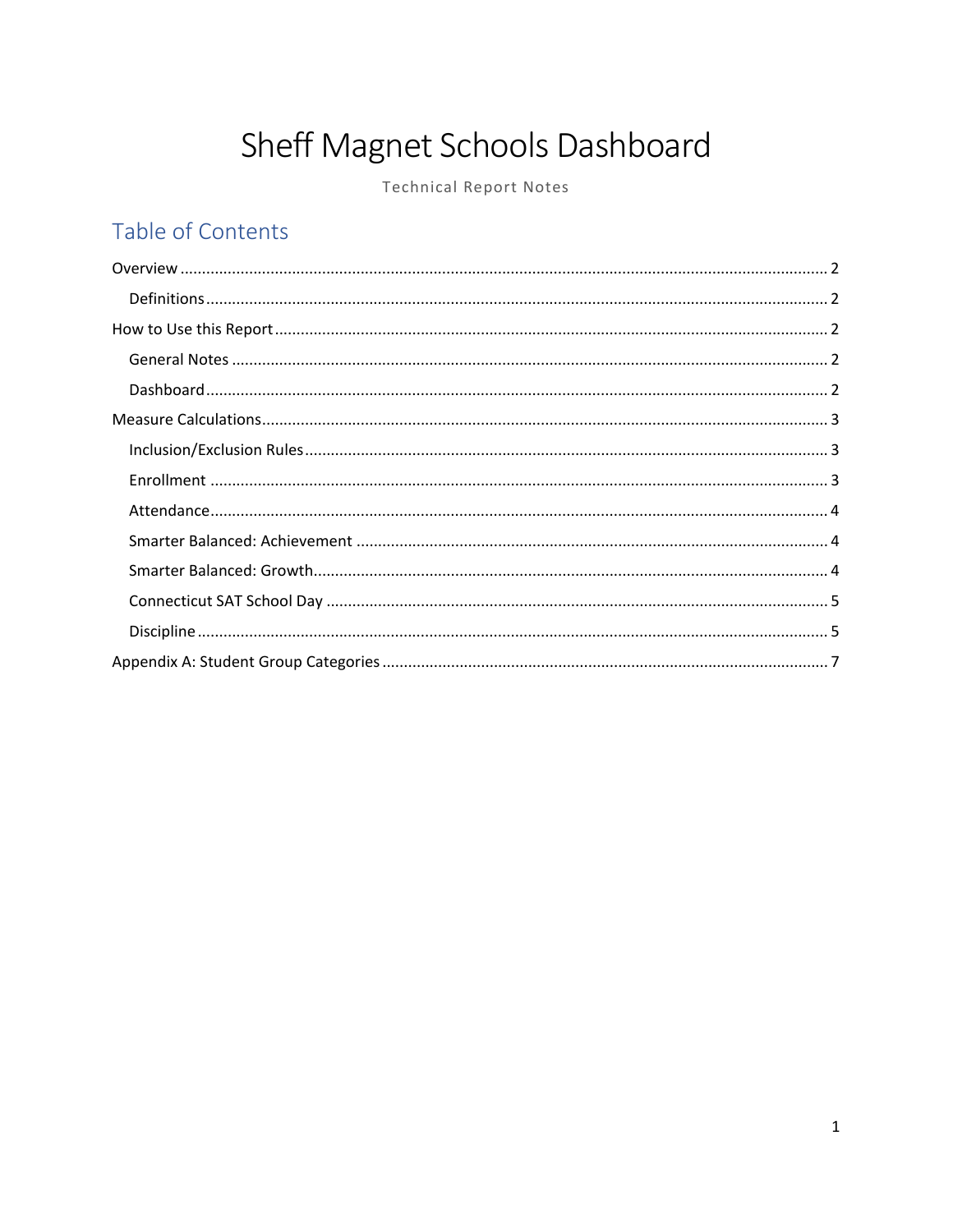### <span id="page-1-0"></span>**Overview**

This report compares the performance of students in Sheff Magnet schools filtered by students' resident town.

#### <span id="page-1-1"></span>**Definitions**

- A Sheff Magnet school is an interdistrict magnet school located in one of the following towns: Avon, Berlin, Bloomfield, Bolton, Canton, Cromwell, East Granby, East Hartford, East Windsor, Ellington, Enfield, Farmington, Glastonbury, Granby, Hartford, Manchester, New Britain, Newington, Portland, Plainville, Rocky Hill, Simsbury, Somers, South Windsor, Southington, Suffield, Tolland, Vernon, West Hartford, Wethersfield, Windsor, and Windsor Locks.
- A student's resident town is the town that is fiscally responsible for the student [\(C.G.S. 10-](https://www.cga.ct.gov/current/pub/chap_172.htm#sec_10-262f)  $262f(22)$ ). Generally, this is the town in which the student lives, however there are some [exceptions,](https://portal.ct.gov/-/media/SDE/Performance/Data-Collection/Help-Sites/PSIS/2021-22_PSIS_Reference_Guide.pdf#page=22) including students in foster care, students experiencing homeless, or students of staff/faculty. For more information, see the [PSIS Reference Guide, Appendix A.](https://portal.ct.gov/-/media/SDE/Performance/Data-Collection/Help-Sites/PSIS/2021-22_PSIS_Reference_Guide.pdf#page=43)

### <span id="page-1-2"></span>**How to Use this Report**

#### <span id="page-1-3"></span>General Notes

- All maps and charts have tooltips with more detailed data. To view them, simply hover over the area of interest.
- To protect student confidentiality, some data are suppressed. For more information, please see our [Data Suppression Guidelines.](https://edsight.ct.gov/relatedreports/BDCRE%20Data%20Suppression%20Rules.pdf)
- Assessment results (Smarter Balanced, Growth, and SAT) are not available for the 2019-20 or 2020-21 school years. For more information, please se[e Statewide Summative Assessment](https://portal.ct.gov/SDE/Student-Assessment/Main-Assessment/Statewide-Summative-Assessment-Results-2020-21)  [Results, 2020-21.](https://portal.ct.gov/SDE/Student-Assessment/Main-Assessment/Statewide-Summative-Assessment-Results-2020-21)

### <span id="page-1-4"></span>Dashboard

The data dashboard provides a visual overview of enrollment, attendance, assessment, and discipline data at Sheff Magnet schools for a selected resident town and student group category.

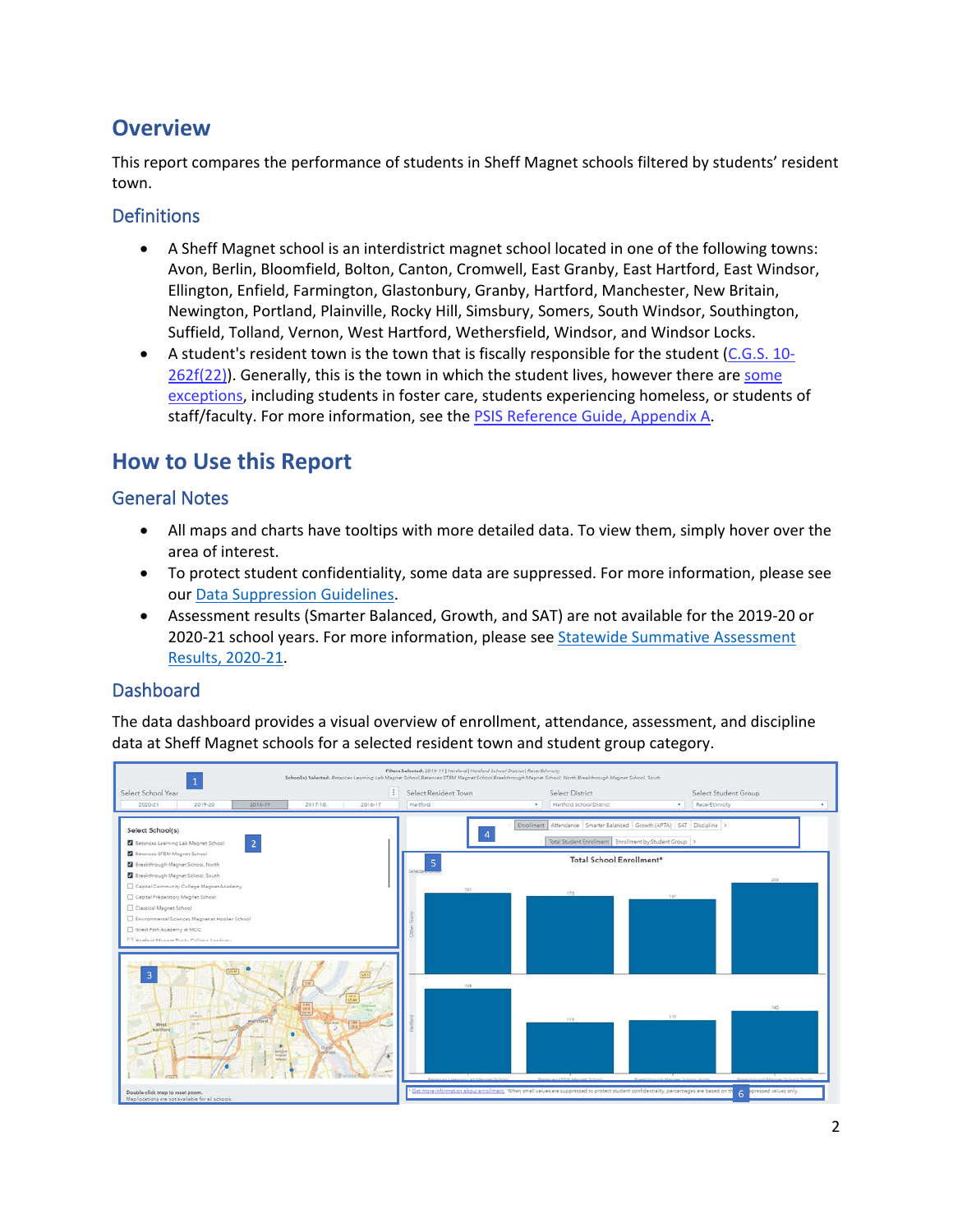- 1. In the menu at the top of the page, select the school year, resident town, school district, and student group category to be viewed. In the District dropdown, select "Clear filter" to see statewide data.
- 2. Use the school filter on the left to select the schools you wish to view. For optimal viewing, we recommend five (5) schools or fewer.
- 3. The map in the lower left shows the location of the schools you have selected. Hover over the dots to see school names. If no schools are selected in the school filter, all schools will appear in the map. Double-click the map to reset the zoom. Note: Map locations are not available for all schools.
- 4. Using the buttons above the charts, select an area of interest.
- 5. View charts pertaining to your area of interest. The charts will display data for the selected resident town and for the combination of all other towns. For more information about the data in these charts, see the sections below:
	- a. [Enrollment](#page-2-2)
	- b. [Attendance](#page-3-0)
	- c. Smarter Balanced
	- d. Growth (APTA)
	- e. [SAT](#page-4-0)
	- f. [Discipline](#page-4-1)
- 6. Click the link in the footnotes to get more information about the charts you are viewing.

## <span id="page-2-0"></span>**Measure Calculations**

#### <span id="page-2-1"></span>Inclusion/Exclusion Rules

The following inclusion/exclusion rules apply to these data:

- Students who were not a part of the June collection for the [Public School Information System](https://portal.ct.gov/SDE/Performance/Data-Collection-Help-Sites/PSIS-Help-Site)  [\(PSIS\)](https://portal.ct.gov/SDE/Performance/Data-Collection-Help-Sites/PSIS-Help-Site) data were excluded because the student attendance is based on the June PSIS data collection.
- Students who were enrolled for 0 membership days were excluded.
- Students who did not participate in an assessment were not included in any part of the assessment results (Smarter Balanced, Growth, SAT, or NGSS).

### <span id="page-2-2"></span>Enrollment

These data include students from Pre-K through Grade 12.

- **Total Student Enrollment**
	- o For each school, this chart displays the total number of students enrolled across all student groups, based on the June PSIS data collection.
- **Percent of Enrollment by Student Group**
	- o For each school, this chart displays the percentage of students enrolled for each student group, based on the June PSIS data collection. Use the "Select Student Group" filter at the top of the report to see different student group comparisons.
	- $\circ$  NOTE: When small values have been suppressed to protect student confidentiality, percentages are based on the *unsuppressed values only*.
	- o NOTE: If the "All Students" student group is selected, all values for this chart will be 100%.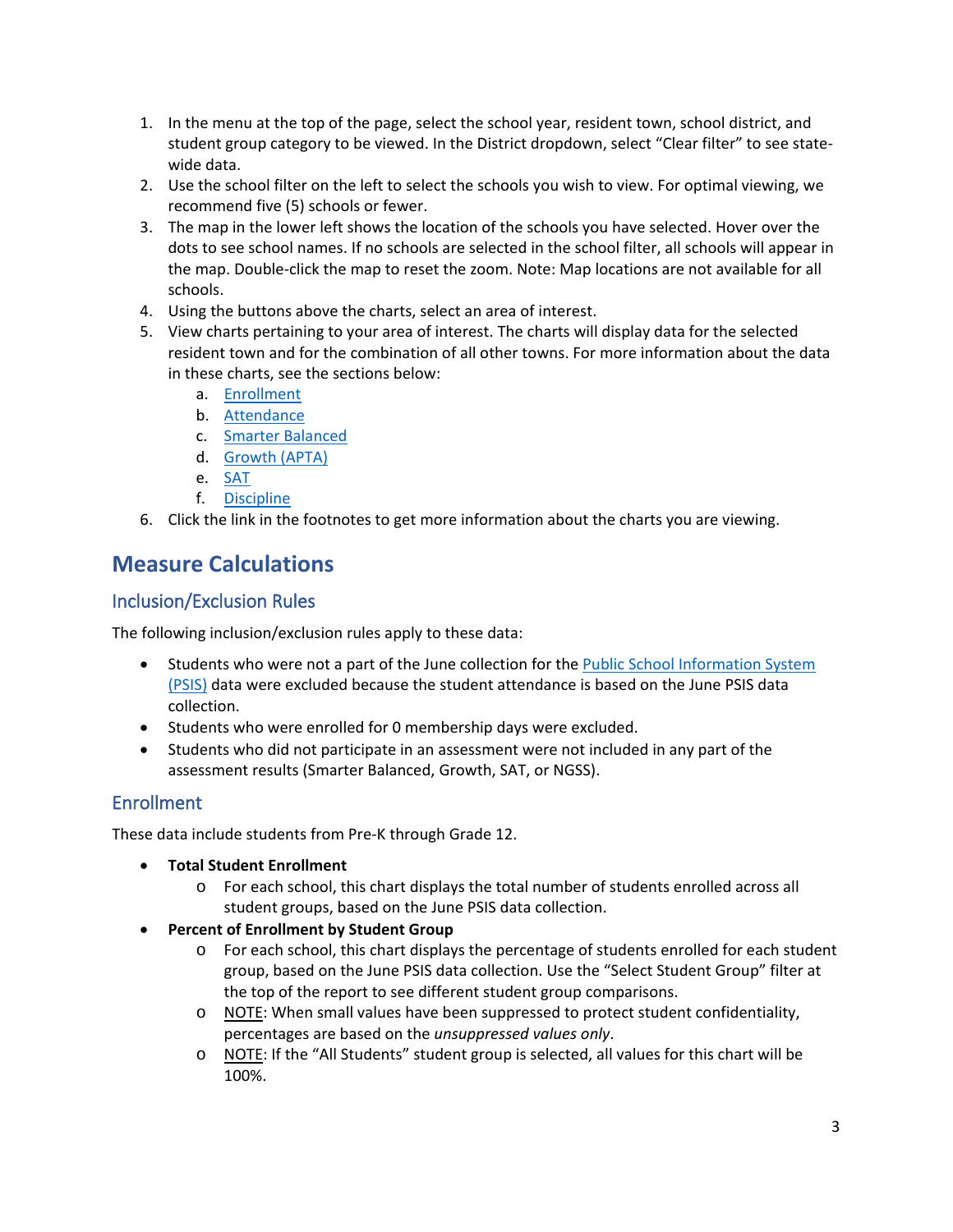Enrollment was calculated using the June collection of the [Public School Information System \(PSIS\),](https://portal.ct.gov/SDE/Performance/Data-Collection-Help-Sites/PSIS-Help-Site) which occurs on the last day of school for each year.

#### <span id="page-3-0"></span>Attendance

These data include students from Kindergarten through Grade 12.

- **[Percent of Students Chronically Absent](https://portal.ct.gov/SDE/Chronic-Absence/Chronic-Absence)** 
	- o For each school, this chart displays the percentage of students chronically absent by student group. A student is chronically absent if he/she misses ten percent or greater of the total number of days enrolled in the school year for any reason.
- **Attendance Rate**
	- o For each school, this chart displays the percentage of the student group population that are physically present in school on any given day. The attendance rate is calculated by dividing the total number of days attended for all students by the total number of days enrolled for all students.

Both attendance measures were calculated using the June collection of the [Public School Information](https://portal.ct.gov/SDE/Performance/Data-Collection-Help-Sites/PSIS-Help-Site)  [System \(PSIS\),](https://portal.ct.gov/SDE/Performance/Data-Collection-Help-Sites/PSIS-Help-Site) which occurs on the last day of school for each year.

#### <span id="page-3-1"></span>Smarter Balanced: Achievement

The [Smarter Balanced summative assessment](https://portal.ct.gov/SDE/Student-Assessment/Smarter-Balanced/Find-Information-about-Smarter-Balanced) is given to students in Grades 3 through 8. This assessment can be used to describe student achievement in English/Language Arts and Mathematics as part of program evaluation and school, district, and state accountability systems.

#### • **Percent Proficient on Smarter Balanced English/Language Arts and Mathematics**

- o For each school, this chart displays the percentage of students who earn a performance level of 3 or 4 on the Smarter Balanced assessment for the given subject.
- o NOTE: Smarter Balanced achievement results are not available for 2019-20 or 2020-21. For more information, please see [Statewide Summative Assessment Results, 2020-21.](https://portal.ct.gov/SDE/Student-Assessment/Main-Assessment/Statewide-Summative-Assessment-Results-2020-21)
- o NOTE: Non-participating students were not included in this calculation.

#### <span id="page-3-2"></span>Smarter Balanced: Growth

In addition to measuring student achievement, the Smarter Balanced summative assessment is used to measure student growth – the change in achievement score for the same student between two or more points in time – in Grades 4 through 8. Student growth is measured according to a matched cohort model which means that students are only included in the calculation if they have a valid test score in both the current and previous school years. Based on their SB assessment scores from the previous school year, students are assigned a goal for the number of points their ELA and Math assessment scores will go up from their previous score - this is the student's growth target.

CT measures growth in two ways: (1) Average Percentage of Target Achieved (APTA) and (2) Growth Rate. The growth rate data are only available in the detailed data export.

#### • **Average Growth (APTA) on Smarter Balanced English/Language Arts and Mathematics**

- o For each school, this chart displays the Average Percent of Target Achieved (APTA) for English/Language Arts and Mathematics.
- o To calculate the APTA, students' individual growth is compared to their growth target to find their individual percent of their target achieved; these percentages are then averaged to find the overall APTA.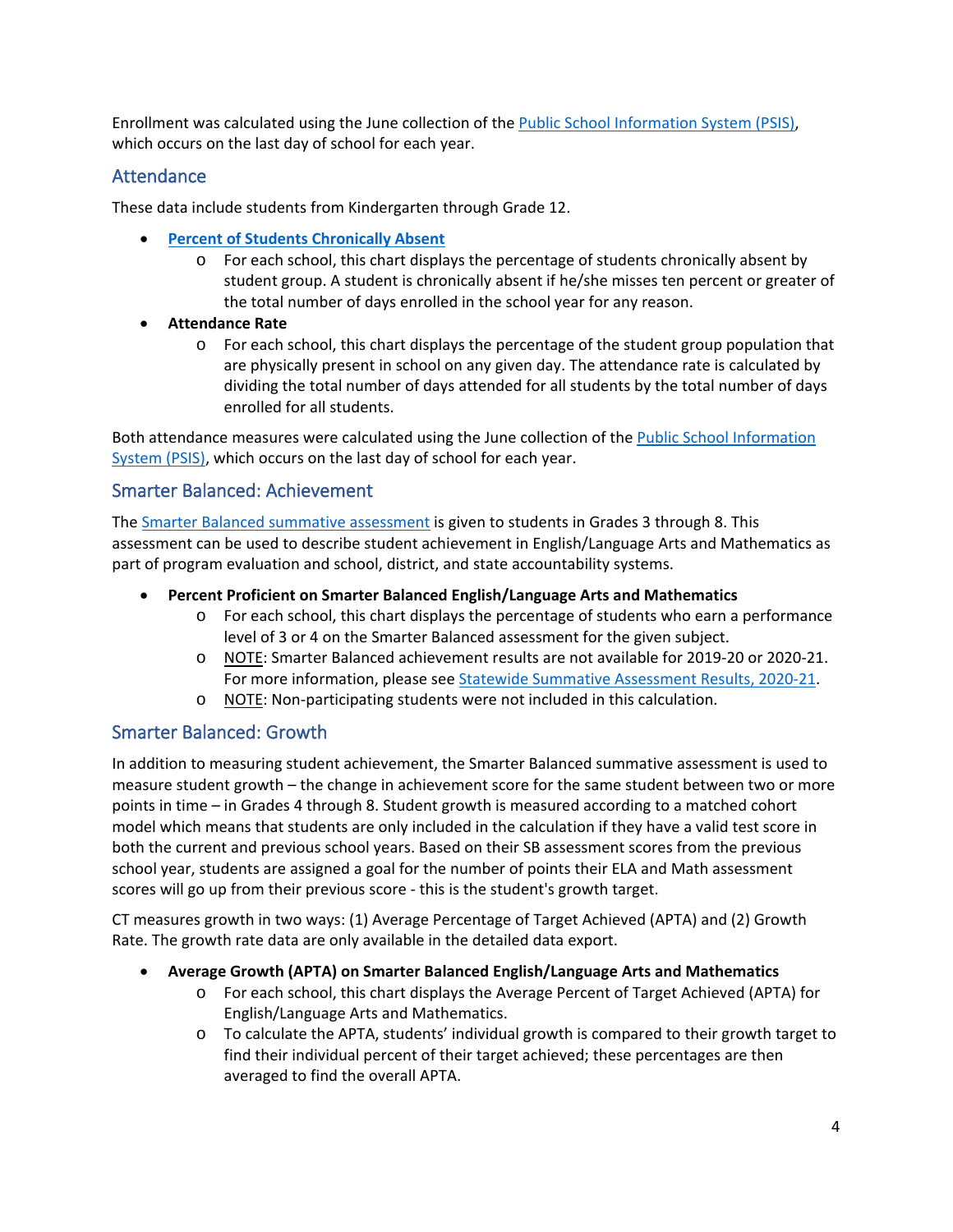- o NOTE: To be included in this calculation, students must have a valid vertical scale score from a Connecticut public school on the Smarter Balanced assessment in both the prior year and the current year.
- o NOTE: Smarter Balanced growth results are not available for 2019-20 or 2020-21. For more information, please see [Statewide Summative Assessment Results, 2020-21.](https://portal.ct.gov/SDE/Student-Assessment/Main-Assessment/Statewide-Summative-Assessment-Results-2020-21)
- o NOTE: APTA is only calculated for grades 4-8, as students in grade 3 do not have assessment scores for the prior year and high school students do not take the Smarter Balanced assessment.

#### • **Growth Rate**

 $\circ$  The detailed data export contains the growth rate, which is the percentage of students who met or exceeded their growth targets.

For more information about measuring growth, please see Developing Connecticut's Growth Model for [the Smarter Balanced Summative Assessments in English Language Arts \(ELA\) and Mathematics.](https://edsight.ct.gov/relatedreports/CT%20Growth%20Model%20Technical%20Paper%20FINAL.pdf)

### <span id="page-4-0"></span>Connecticut SAT School Day

The [SAT \(Evidence Based Reading/Writing and Mathematics\)](https://portal.ct.gov/SDE/Student-Assessment/SAT/Connecticut-SAT-School-Day/Related-Resources) is given to all students in Grade 11. This assessment can be used to describe student achievement in English/Language Arts and Mathematics as part of program evaluation and school, district, and state accountability systems.

- Percent Proficient on SAT English/Language Arts
	- o For each school, this chart displays the percentage of students who earn at least a 480 on the Evidence-Based Reading and Writing portion of the SAT.
- Percent Proficient on SAT Mathematics
	- o For each school, this chart displays the percentage of students who earn at least a 530 on the Mathematics portion of the SAT.
- NOTE: These data include SAT results from the Connecticut SAT School Day administration only.

### <span id="page-4-1"></span>**Discipline**

According to [Connecticut General Statutes Section 10-233\(a-n\):](https://www.cga.ct.gov/current/pub/chap_170.htm#sec_10-233)

- **In-School Suspension** means an exclusion from regular classroom activity for no more than ten consecutive school days, but not exclusion from school;
- **Out-of-School Suspension** means an exclusion from school privileges or from transportation services only for no more than ten consecutive school days; and
- **Expulsion** means an exclusion from school privileges for more than ten consecutive school days.

These data include students from Kindergarten through Grade 12.

The following measures are included in the report:

- **Number of In-School and Out-of-School Suspensions per 100 Students**
	- o These data are calculated by dividing the total number of in-school or out-of-school suspensions by the total enrollment according to the June PSIS data collection, then multiplied by 100.
	- o NOTE: These measures are based on the total number of suspensions, not the unduplicated number of students who received at least one suspension. This means that students who receive more than one suspension in a given school year will be counted for each incident. For this reason, *it is important to not to interpret the values in these charts as percentages of students*.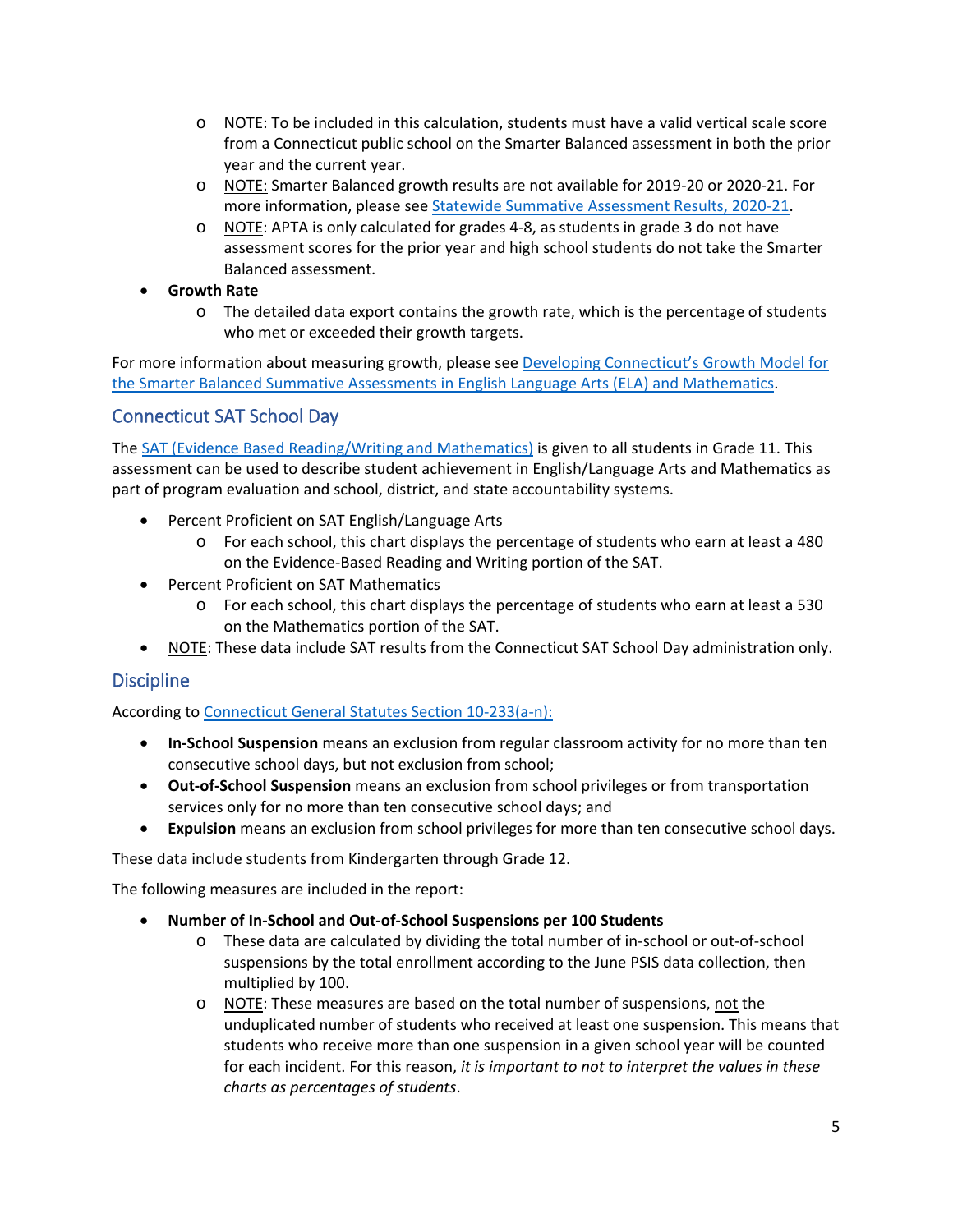- o NOTE: These data are only available in the dashboards.
- **Total Number of In-School Suspensions, Out-of-School Suspensions, and Expulsions**
	- o These data are the total number of suspensions or expulsions for each school. As above, these data do not represent the unduplicated count of students; students who receive more than one suspension or expulsion will be counted for each incident.
	- o NOTE: These data are only available in the detailed data export.
- **Suspension Rate**
	- o These data are the percentage of students reported with at least one suspension (inschool or out-of-school) or expulsion. In other words, this is the unduplicated number of students who received at least one suspension or expulsion divided by the student enrollment count in the June PSIS data collection.
	- o NOTE: These data are only available in the detailed data export.

The discipline measures were calculated using the [Discipline data collection \(ED166\)](https://portal.ct.gov/SDE/Performance/Data-Collection-Help-Sites/ED166-Help-Site) which is completed in late August each year and the June collection of the [Public School Information System \(PSIS\),](https://portal.ct.gov/SDE/Performance/Data-Collection-Help-Sites/PSIS-Help-Site) which occurs on the last day of school each year.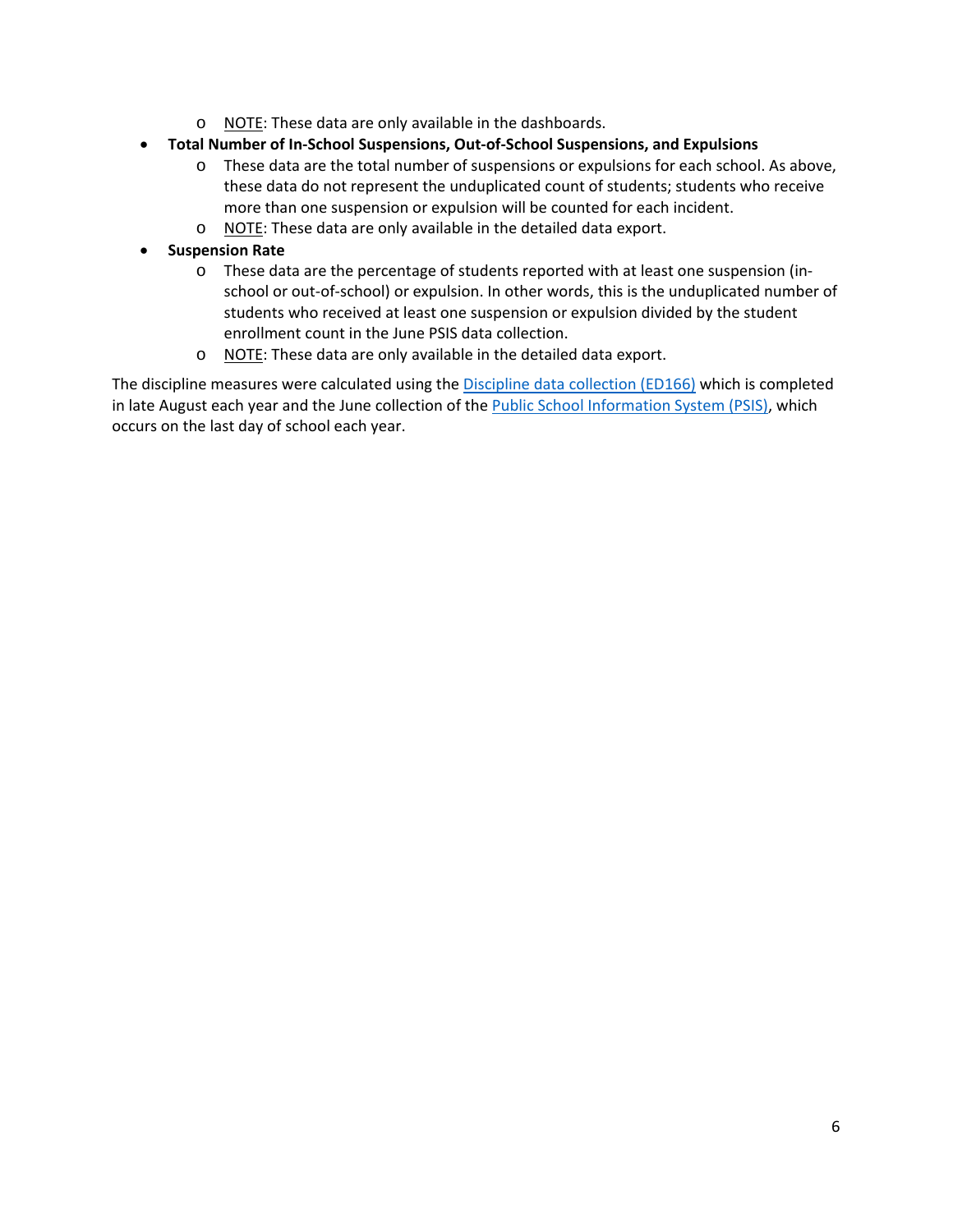# <span id="page-6-0"></span>**Appendix A: Student Group Categories**

- All Students
- English Learner Status (EL)
	- o English Learners
		- **English language learners are students who lack sufficient mastery of English to** "assure equal educational opportunity in the regular school program" (C.G.S. 10-17e).
	- o Non-English Learners
- Free/Reduced Price Meal Eligibility (2-level)
	- o Eligible for Free or Reduced-Price Meals
		- Students in this category are eligible for free or reduced-price meals or free milk in accordance with the Income Guidelines for the National School Lunch Program.
	- o Not Eligible for Free or Reduced-Price Meals
- Gender
	- o Female
	- o Male
	- o Non-Binary
- Grade
	- o Grades Kindergarten through Grade 12
- High Needs (F/R, EL or SWD)
	- o High Needs
		- To be included in the High Needs student group, a student must be a student with a disability, an English Learner, or a student eligible for free or reducedprice meals.
	- o Not High Needs
- Race/Ethnicity
	- o American Indian or Alaska Native
		- A person having origins in any of the original peoples of North and South America (including Central America), and who maintains tribal affiliation or community attachment.
	- o Asian
		- A person having origins in any of the original peoples of the Far East, Southeast Asia, or the Indian subcontinent including, for example, Cambodia, China, India, Japan, Korea, Malaysia, Pakistan, the Philippine Islands, Thailand and Vietnam.
	- o Black or African American
		- A person having origins in any of the black racial groups of Africa.
	- o Hispanic/Latino of any race
		- A person of Cuban, Mexican, Puerto Rican, South or Central American, or other Spanish culture or origin, regardless of race.
	- o Native Hawaiian or Other Pacific Islander
		- A person having origins in any of the original peoples of Hawaii, Guam, Samoa, or other Pacific Islands.
	- o Two or More Races
		- A person who identifies as two or more races, not including Hispanic/Latino
	- o White